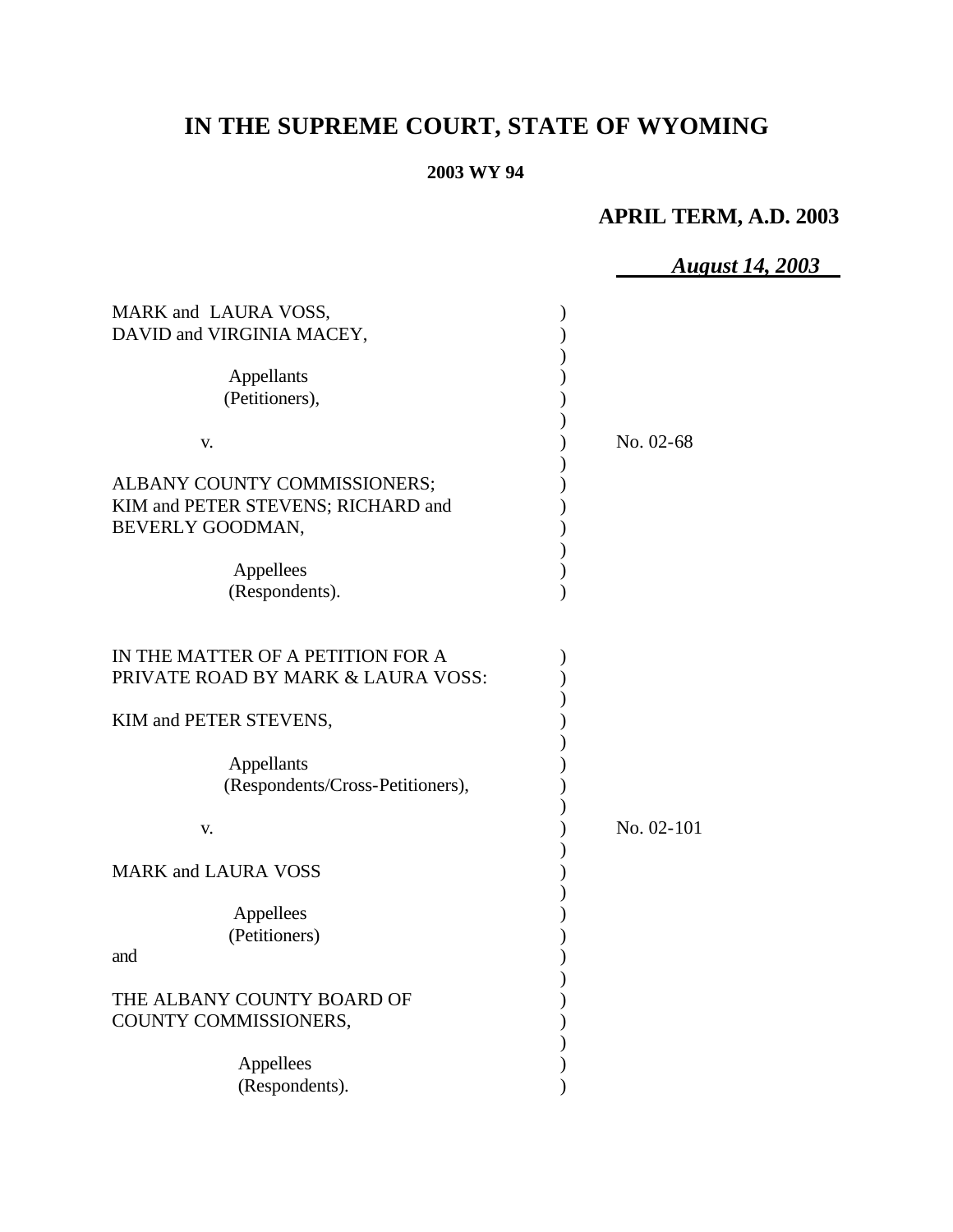## *Appeal from the District Court of Albany County The Honorable Jeffrey A. Donnell, Judge*

*Representing Mark and Laura Voss and David and Virginia Macey:*

Mark and Laura Voss, Cheyenne, Wyoming; Don W. Riske of Riske & Arnold, P.C., Cheyenne, Wyoming

*Representing Kim and Peter Stevens and Richard and Beverly Goodman:* Daniel B. Frank of Frank Law Office, P.C., Cheyenne, Wyoming

*Representing the Albany County Board of County Commissioners:* No brief filed

**Before HILL, C.J., and GOLDEN, LEHMAN, and VOIGT, JJ., and PERRY, D.J.**

**NOTICE: This opinion is subject to formal revision before publication in Pacific Reporter Third. Readers are requested to notify the Clerk of the Supreme Court, Supreme Court Building, Cheyenne, Wyoming 82002, of any typographical or other formal errors so that correction may be made before final publication in the permanent volume.**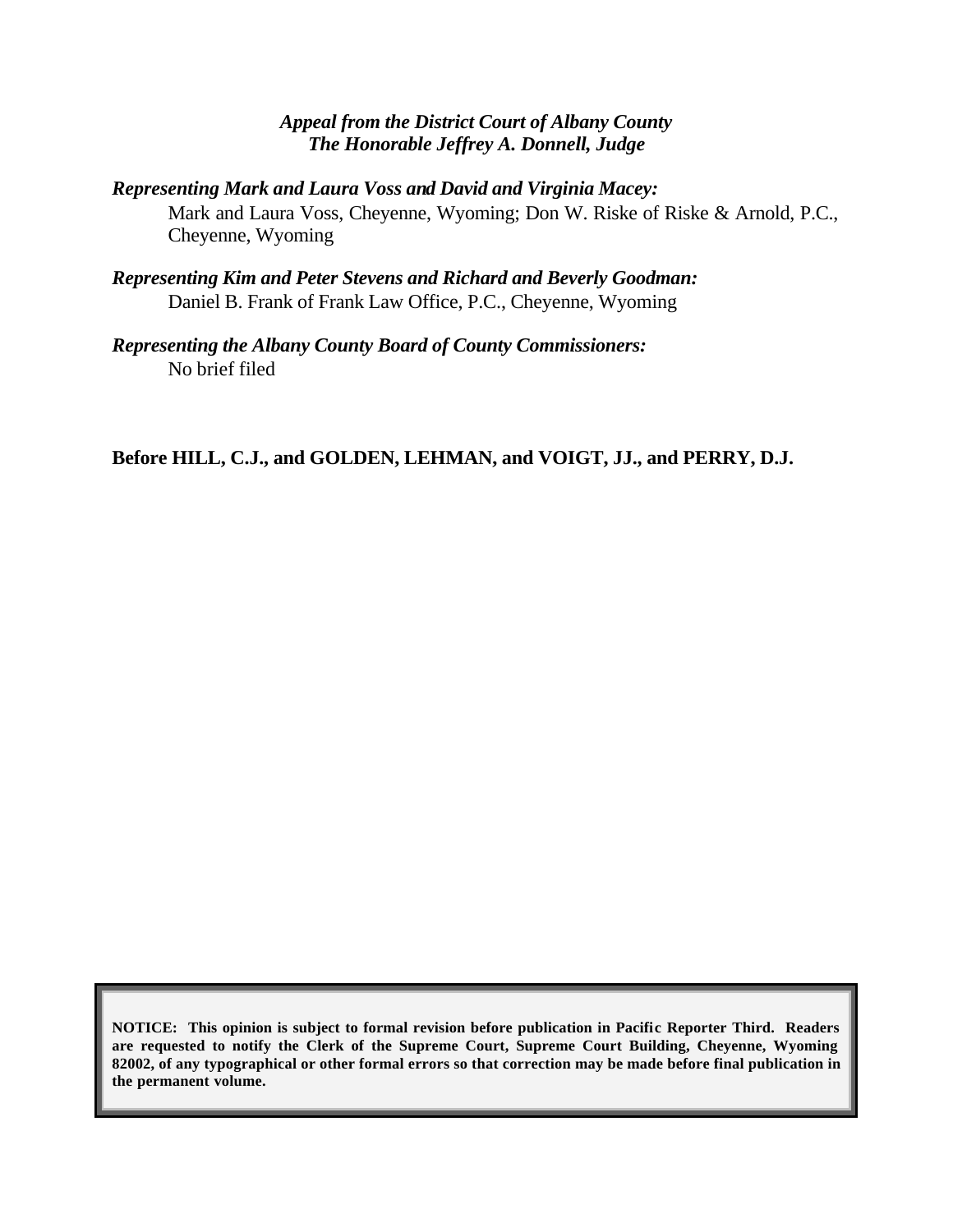**GOLDEN**, Justice.

[¶1] Mark and Laura Voss, with co-owners David and Virginia Macey, petitioned the Albany County Board of Commissioners (Board) to establish a private road across their neighbors' property, as authorized by Wyo. Stat. Ann. § 24-9-101 (Lexis 1999). The Board, following the administrative procedure outlined in the statute, established the road in a location other than that requested by the petitioners. The district court, finding that the Board erred in establishing a road that traversed federal property, reversed and remanded to the Board for the consideration of an alternate location for the road. The petitioners for the road and the respondents through whose land the road was established filed cross-appeals. We conclude that the district court's decision should be affirmed in part, reversed in part, and remanded to the Board.

#### **ISSUES**

[¶2] The petitioners for the private road assert the following issues:

1. Did the district court err in remanding this matter for a good faith determination, after affirming that the Board had jurisdiction to proceed pursuant to W.S. 24-9-101?

2. May the Board establish a private road beyond the general location of the road proposed by the applicant?

3. May the Board confirm actions of viewers that are in violation of W.S. 24-9-101 & 103?

4. May the Board delegate its duty to determine the ultimate fact of the reasonableness of the proposed road to the viewers?

5. May the Board establish an unreasonable and inconvenient road and fail to properly consider the reasonable road proposed?

6. May the Board modify the viewers' selection of a road?

7. May the Board establish a road that had not been marked pursuant to W.S. 24-9-101?

8. Did the Board err when it concluded that a determinable easement in gross constituted adequate legally enforceable access?

9. May the Board allow its counsel to participate as an advocate and de facto hearing officer in proceedings before the Board?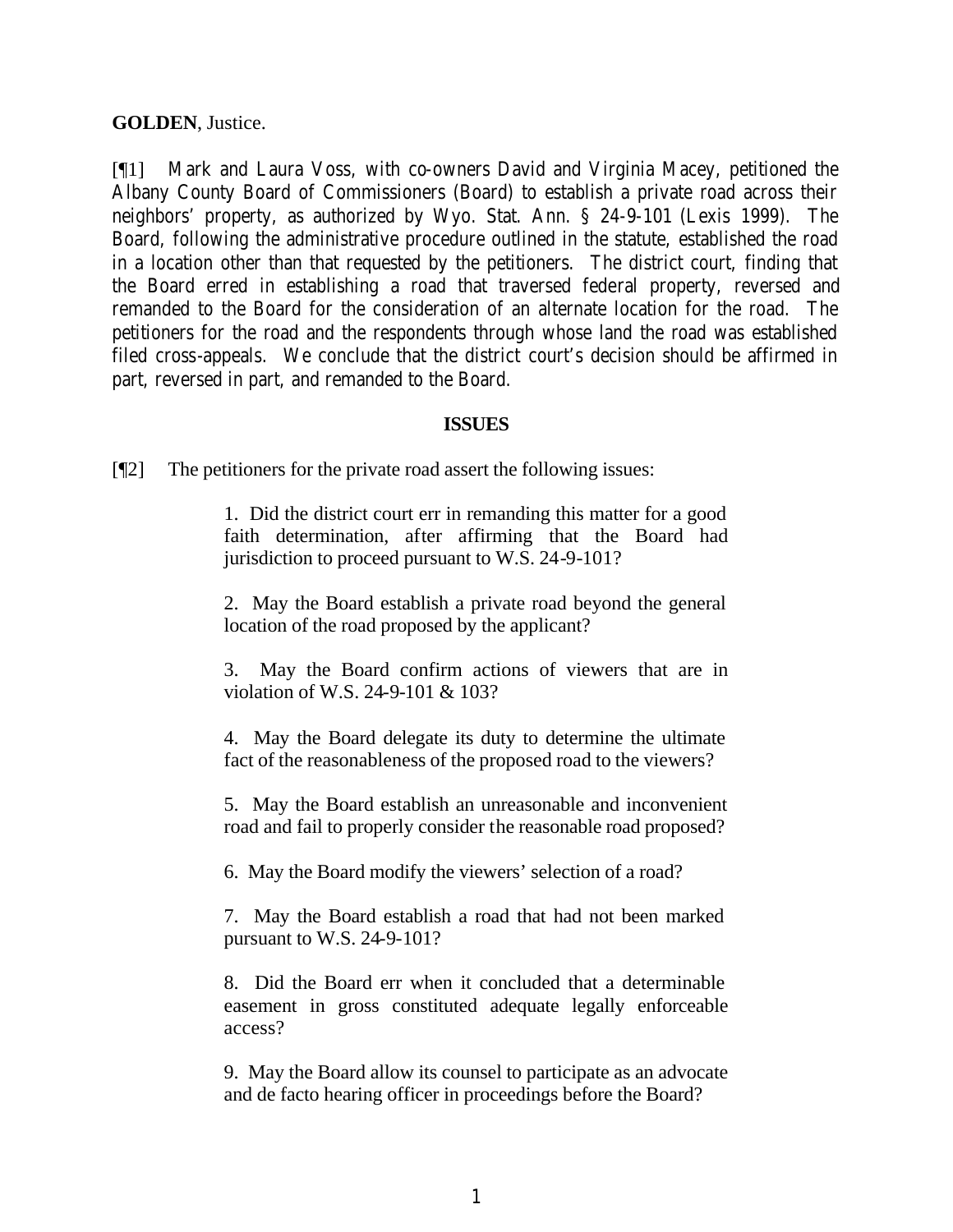10. May the Board fail to enter its own findings and conclusions and fail to perform its duties as an agency?

In their cross-appeal, Respondents Kim and Peter Stevens present the issues as follows:

1. Does BLM land containing no restrictions on use by motor vehicle constitute a public road such that it is not a factor in determining whether a landowner's property is landlocked under W.S. § 24-9-101?

2. If crossing BLM land is a factor, does a Right of Way Grant issued by the BLM pursuant to the Federal Land Policy and Management Act, 43 U.S.C. § 1761 and the regulations at 43 C.F.R. Part 2800, which is for a term of 30 years and renewable, constitute "an outlet to, or connection with a public road" under W.S. § 24-9-101?

#### **FACTS**

[¶3] In 1996, Mark and Laura Voss purchased 151 acres of land near the Buford exit of Interstate Highway 80 in Albany County. Vosses and their predecessors in title usually accessed the property from the highway exit, first crossing land owned by Richard and Beverly Goodman, then proceeding upon the southern edge of the Stevens property, and finally across federal land managed by the Bureau of Land Management ("BLM"). This access route was referred to below as "the Highway-BLM Road." An alternative means of access is from the Crystal Lake Road, which is east of the Voss property and runs generally north and south from the Buford exit. This means of access required Vosses to travel westward from Crystal Lake Road across the Stevens property before reaching their own land. This "Creek Road" parallels South Crow Creek which effectively bisects the Stevens property but avoids the Goodman and BLM properties. The record shows both methods of access were used at times by Vosses and their predecessors in title, but no access easements were of record when Vosses purchased their land in 1996.

[¶4] For two years after purchasing the property Vosses attempted to secure easements from their neighbors in order to formally secure their property access. In June 1997, the Stevenses tendered to Vosses a restricted easement for their portion of the Highway-BLM Road, the restriction being that the easement would lapse if Vosses ever conveyed less than their entire 151-acre parcel. In December 1997, the BLM issued a "Right-of-Way Grant" to Vosses for the portion of the route that crossed BLM property. The grant is for a term of thirty years and is renewable if Vosses have not violated its terms at the time of renewal. In February 1998, the Goodmans delivered to Vosses an unrestricted easement over their portion of the Highway-BLM Road. This easement was recorded February 12, 1998.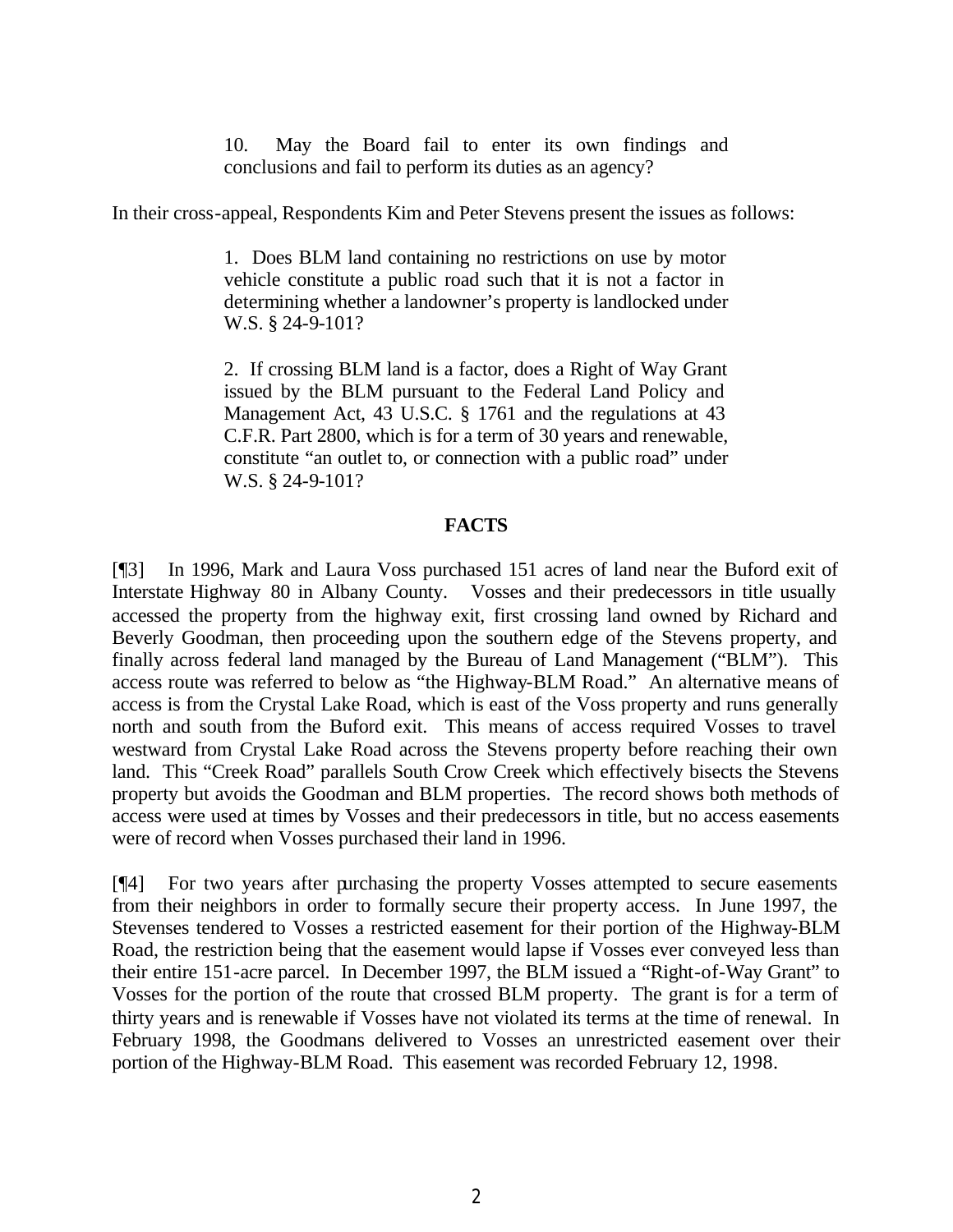[¶5] In March 1998, Vosses offered to purchase an unrestricted easement from the Stevenses for the Highway-BLM Road, as well as a separate easement for the Creek Road. Negotiations apparently broke down at that point. Although the timing of events is disputed by the parties, the precise chronology is not relevant to the issues. Vosses filed with the Board of County Commissioners a notice of intent to petition for a private road, while the Stevenses cut off Vosses' access to the Creek Road and recorded a copy of the restricted easement for Vosses' use of the Highway-BLM Road. Vosses then filed their petition for establishment of a private road in January 1999, claiming that their property was landlocked and seeking to establish the Creek Road as a private road across the Stevens property. Although the only property affected by the Creek Road is the Stevens property, Vosses also notified the Goodmans of the private road petition because Goodmans hold a mortgage on the Stevens property.

[¶6] The first hearing in the matter was held on March 2, 1999, following which the Board made no express factual findings but appointed viewers "to examine the various possibilities for access and determine the location of a private road according to the requirements set out by the Wyoming Statutes."<sup>1</sup> In an April 23, 1999, ruling on a motion by Vosses, the Board further instructed the viewers to "proceed to meet as required by statute to view and locate a private road and assess damages to be sustained thereby, and make a report thereof as required by law."

[¶7] The viewers met at the parties' property on May 11, 1999, visited separately with the Vosses and Stevenses, and submitted their report to the Board on June 29, 1999. They examined both the proposed Creek Road and the Highway-BLM Road. The viewers rejected the Creek Road and recommended that the private road be established substantially as the Highway-BLM Road existed, with one modification. The modification would be to move the right-of-way where it crossed the Goodman property, to keep it entirely on the Goodman property and avoid encroachment on the property of another landowner who had not been made a party to the proceeding. The Board conducted a hearing on August 2, 1999, at which the parties questioned the viewers and presented arguments to the Board. Following the filing and dismissal as unripe of several district court petitions for review, the Board issued an "Order Confirming Viewers Report" on March 7, 2000, directing the petitioners to prepare and file a formal plat of the modified Highway-BLM Road. The Board accepted the plat and issued its final order in the matter on April 17, 2001. The road established by the

 $<sup>1</sup>$  The entirety of the Board's order after the first hearing on necessity stated:</sup>

Upon the Application of Mark and Laura Voss, et al, for the appointment of viewers to establish the location of a private road pursuant to law:

The Board having provided a full hearing in which applicants for a private road were heard, and testimony was taken from applicants and from those neighboring landowners present to object to the applications, and from a former neighbor by telephone, and the Board having given the matter full consideration, it is hereby determined:

That viewers ought to be, and will be, appointed to examine the various possibilities for access and determine the location of a private road according to the requirements set out by the Wyoming Statutes.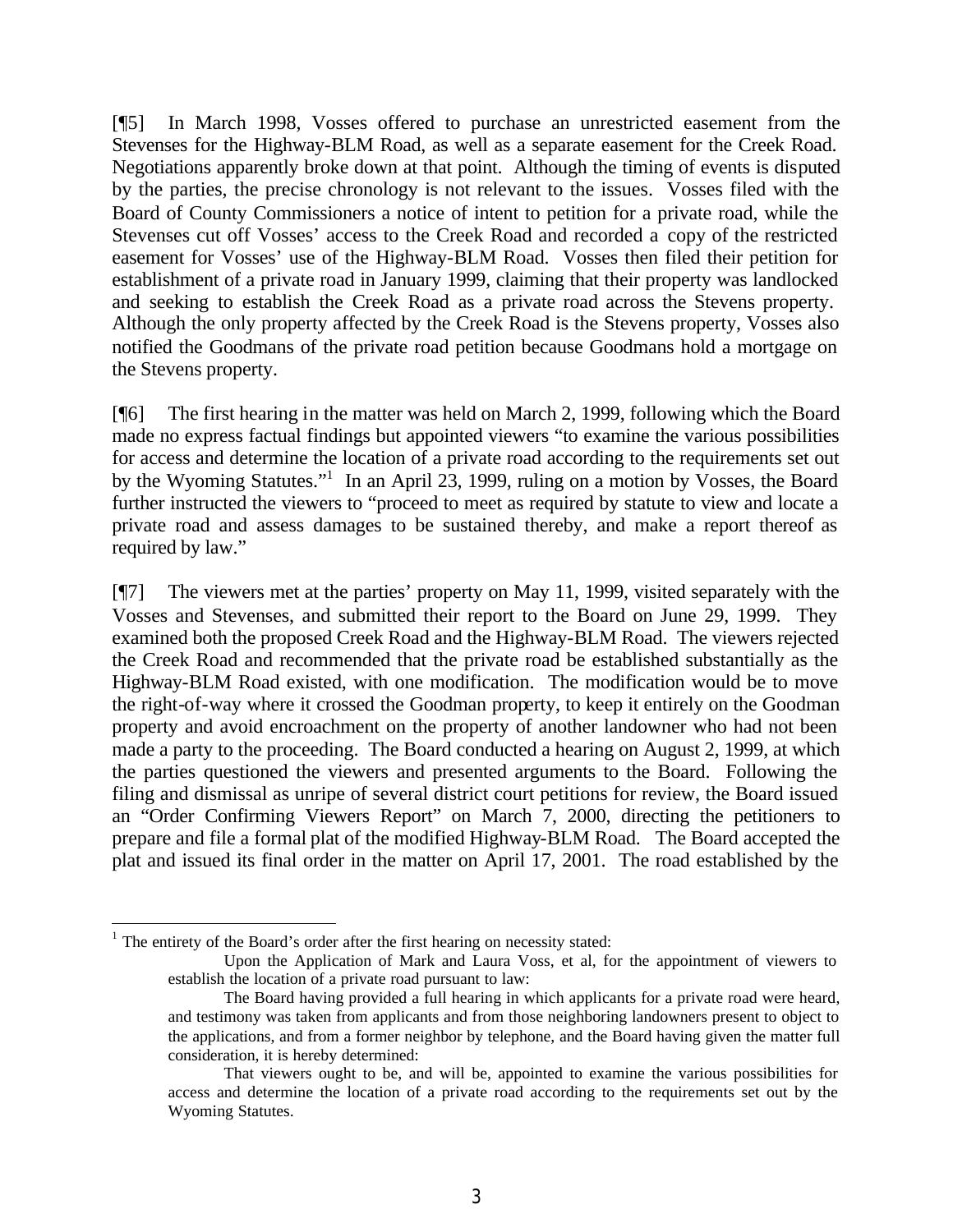Board's order was the Highway-BLM Road, with a slight detour to avoid where the road encroached on property of an owner who had not been made a party to the proceeding.

[¶8] Petitioners and Respondents both petitioned for review of the Board's decision. The district court concluded that the matter should be remanded to the Board, ruling that the Highway-BLM Road did not provide the Vosses adequate legal access to their land because the BLM Right-of-Way Grant does not provide legally enforceable permanent access. The district court also instructed the Board on remand to make an express determination of Petitioners' good faith in bringing the petition in the first instance. Vosses appealed; Respondents Stevens and Goodman filed a cross-appeal.

#### **STANDARD OF REVIEW**

[¶9] Appellate review of administrative decisions is pursuant to Wyo. Stat. Ann. § 16-3- 114(c) (LexisNexis 2003):

> (c) To the extent necessary to make a decision and when presented, the reviewing court shall decide all relevant questions of law, interpret constitutional and statutory provisions, and determine the meaning or applicability of the terms of an agency action. In making the following determinations, the court shall review the whole record or those parts of it cited by a party and due account shall be taken of the rule of prejudicial error. The reviewing court shall:

> (i) Compel agency action unlawfully withheld or unreasonably delayed; and

> (ii) Hold unlawful and set aside agency action, findings and conclusions found to be:

> > (A) Arbitrary, capricious, an abuse of discretion or otherwise not in accordance with law;

(B) Contrary to constitutional right, power, privilege or immunity;

(C) In excess of statutory jurisdiction, authority or limitations or lacking statutory right;

(D) Without observance of procedure required by law; or

(E) Unsupported by substantial evidence in a case reviewed on the record of an agency hearing provided by statute.

*See Sinclair Oil Corp. v. Wyo. Public Serv. Comm'n,* 2003 WY 22, ¶6, 63 P.3d 887, ¶6 (Wyo. 2003); *Newman v. State ex rel. Workers' Safety & Comp. Div.*, 2002 WY 91, ¶9, 49 P.3d 163, ¶9 (Wyo. 2002). Questions of law raised in an administrative context are reviewed by this Court de novo. *Sinclair Oil Corp.,* ¶7; *State by and through Dep't of Rev. v. Buggy Bath Unlimited, Inc.*, 2001 WY 27, 16, 18 P.3d 1182, 16 (Wyo. 2001). When an agency has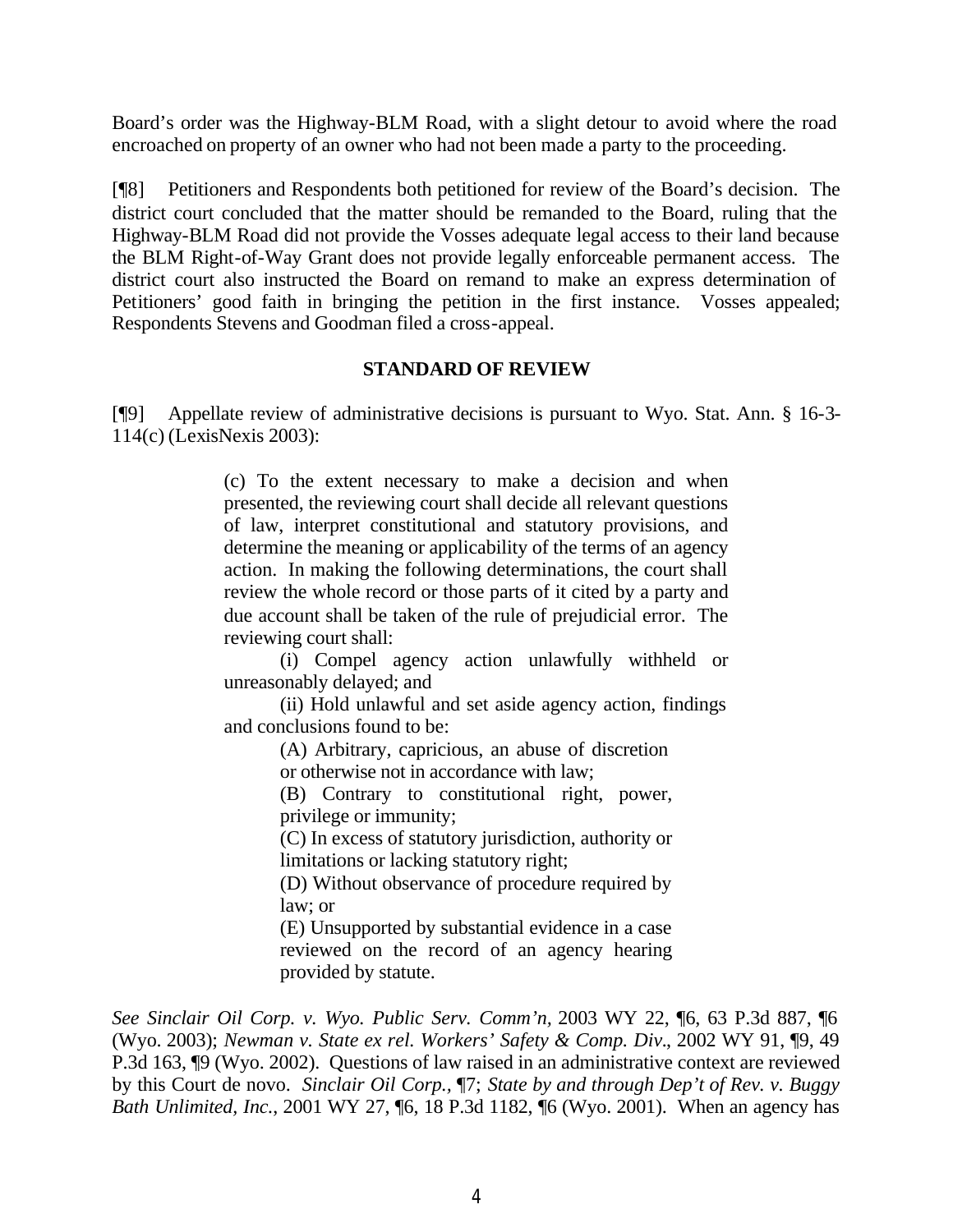not applied the correct rule of law, we correct the agency's error. *Id.* We recently stated these principles in the context of a private road action in *Mayland v. Flitner*, 2001 WY 69, ¶10, 28 P.3d 838, ¶10 (Wyo. 2001).

[¶10] In reviewing factual issues in an administrative review, as we are required to do pursuant to  $\S$  16-3-114(c)(ii)(E), we must determine if there exists substantial evidence in the record to support the agency's decision. Substantial evidence is "relevant evidence which a reasonable mind might accept in support of the conclusions of the agency." *McTiernon v. Scott*, 2001 WY 87, ¶11, 31 P.3d 749, ¶11 (Wyo. 2001).

> That duty requires a review of the entire record to determine if there is relevant evidence that a reasonable mind might accept in support of the agency's decision. Occasionally, the process of review will necessarily require the reviewing court to engage in an assessment of the facts adduced during the administrative hearing. That assessment does not usually involve a reweighing or reconsideration of the basic facts found by the agency. However, as a byproduct of that process, the reviewing court may arrive at an ultimate conclusion derived from those basic facts that is different from the agency's. A court will reach a different conclusion based on the evidence only in those situations where the agency's conclusion is clearly contrary to the weight of the evidence.

*Id.* at  $\P$ 16 (citation and footnote omitted).

#### **DISCUSSION**

[¶11] Vosses' major contention on appeal is that the road established by the Board does not provide them with the type of access to their lands guaranteed by Wyo. Stat. Ann. § 24-9-101 *et seq.* They contend the BLM-Highway Road is inadequate for two reasons: it crosses the BLM land under a mere license, and the easement across the Stevens property is restricted by a condition subsequent.

[¶12] The private road statute requires the Board to initially conduct a hearing to determine "the necessity of the road" petitioned for by "any person whose land has no outlet to, nor connection with a public road." Wyo. Stat. Ann. § 24-9-101 (Lexis 1999). We said in *McGuire v. McGuire,* 608 P.2d 1278, 1286 (Wyo. 1980), and affirmed in *Reaves v. Riley*, 782 P.2d 1136, 1137 (Wyo. 1989), that the "no outlet to, nor connection with" language means "no legally enforceable, existing outlet to nor connection with a public road." Also in *Reaves*, at 1137, we quoted from *McIlquham v. Anthony Wilkinson Live Stock Co.*, 18 Wyo. 53, 63, 104 P. 20, 22 (Wyo. 1909), that the access provided for in the statute must be an "incorporeal right appurtenant to the estate granted, not a personal right or one incident to personal property."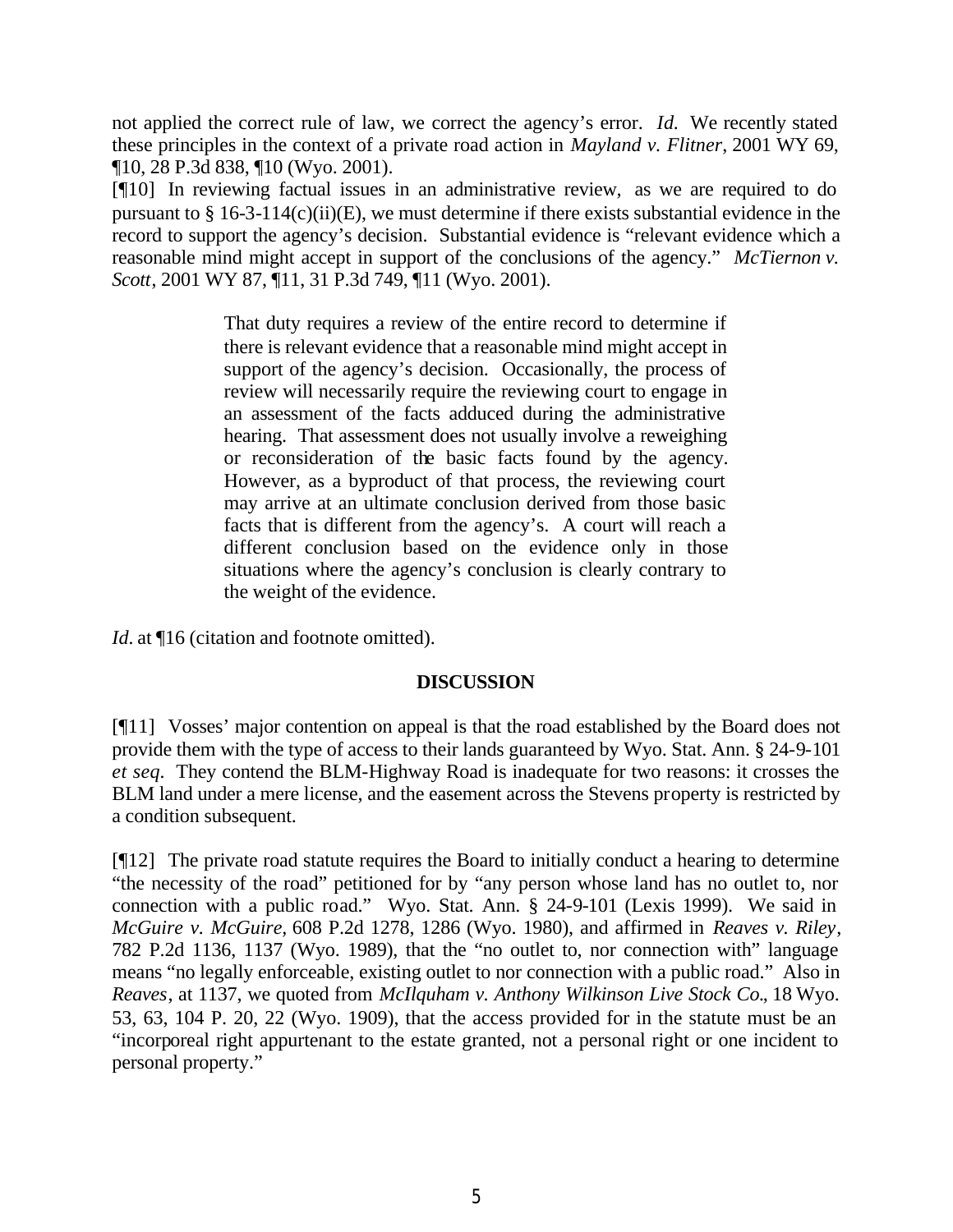[¶13] The BLM was not a party to the private road proceeding, nor has the United States waived its sovereign immunity for suits against it by private individuals seeking private roads. *Dry Creek Lodge, Inc. v. United States,* 515 F.2d 926 (10<sup>th</sup> Cir. 1975). Vosses' right to cross the federal land is pursuant to a "Right of Way Grant" which they obtained from the BLM in December 1997. The grant is made pursuant to the Federal Land Policy and Management Act, 43 U.S.C. §§ 1701 *et seq*. The right-of-way grant includes the following terms:

> c. This instrument shall terminate on 30 years from its effective date . . . .

> d. This instrument may be renewed. If renewed, the right-ofway or permit shall be subject to the regulations existing at the time of renewal and any other terms and conditions that the authorized officer deems necessary to protect the public interest.

Right-of-Way Grant/Temporary Use Permit, Serial Number WYW-141561. The document continues with several pages of regulations that are in fact conditions upon the Vosses' right to renew. 43 C.F.R. § 2803.6-5 (1999). The right-of-way is assignable only with the approval of the BLM. *Id.* at § 2801.1-1(e). The right-of-way may be suspended or terminated by the BLM upon breach of its terms prior to the expiration of 30 years. *Id.* at § 2803.4(b) - (d). Without determining the exact nature of the grant, it is abundantly clear that the Vosses' permit is personal to them and does not pass automatically upon conveyance of the property. As in *Reaves,* the permit is not an appurtenant right and "therefore, does not constitute an outlet or connection within the purview of the statute." 782 P.2d at 1137.

[¶14] Since the BLM Road is not adequate under *Reaves* and the BLM has not made itself subject to the Board's jurisdiction, the petition must be remanded to the Board for reconsideration in a manner consistent with this decision. The remand renders many of the issues raised by the parties moot; however, we will address some of those issues that are likely to recur upon remand. *McGuire*, 608 P.2d at 1286.

[¶15] Several of the Vosses' issues relate to the Board's authority to establish a private road other than that proposed in the petition. "The legislature obviously intended to allow the applicant to choose the general location of the [proposed] road." *Dunning v. Ankney,* 936 P.2d 61, 65 (Wyo. 1997). However, the statute also grants the viewers substantial leeway in locating the road:

> The viewers shall then proceed to locate and mark out a private road in accordance with the application *or in such other manner and location they deem appropriate*, provided the location of the road shall not be marked out to cross the lands of any person whose lands were not described in the application and who was not given notice of the application.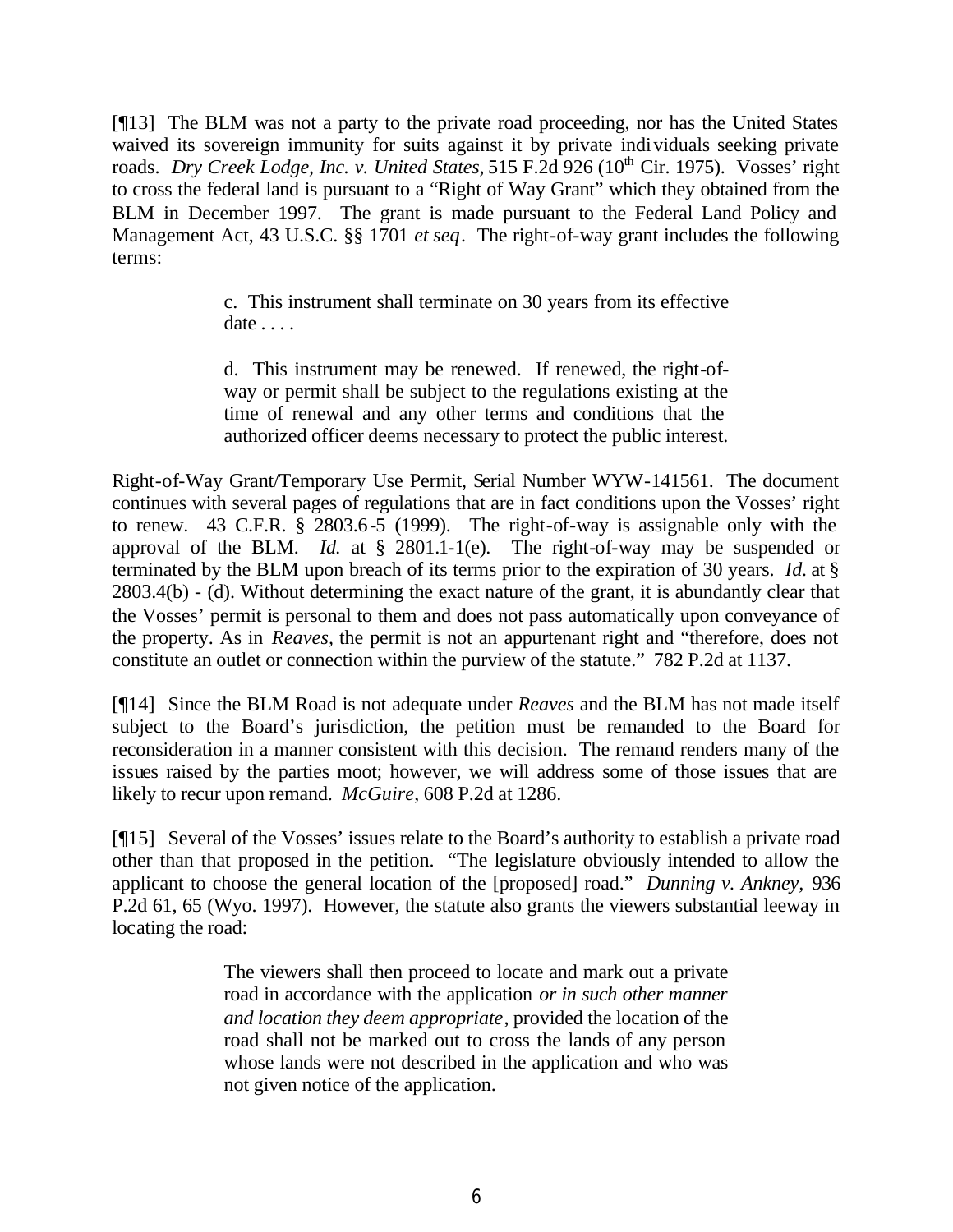§ 24-9-101 (emphasis added).

[¶16] The legislative history of this section is informative, as the same section until 1985 did not contain the emphasized language, and the title of the bill amending the law that year included in its purpose "authorizing viewers to locate a private road other than as indicated in the application . . . ." 1985 Wyo. Sess. Laws ch. 56. Although an applicant may propose alternative locations for a road, *Dunning*, 936 P.2d at 65, the applicant does not have authority to limit the Board to the consideration of one road only. Upon remand, therefore, the Board is not constrained to consideration of the Creek Road proposed by the Vosses.

[¶17] Although the 1985 version of the law is controlling in this case, it is informative in interpreting it that the legislature in 2000 further limited an applicant's ability to control the location of a private road when it more expressly authorized viewers to propose and commissioners to consider possible alternatives to the route proposed by the petitioner, joining additional landowners as parties if necessary. Wyo. Stat. Ann. § 24-9-101 (LexisNexis 2001).

[¶18] Applicants make numerous procedural challenges to the actions of the Board and viewers, including: 1) the lack of an order directing the viewers to meet and locate a private road as statutorily required; 2) the failure of the viewers to take an oath; 3) a potential conflict of interest by one viewer; 4) the manner in which the viewers met with the parties; 5) Vosses' opportunity to examine the viewers; and, 6) the viewers' role in determining the reasonableness of the road.

[¶19] We do not find it necessary to examine each one of the alleged procedural defects in detail. Although the Board and viewers should have presented us with a more complete record to document compliance with statutorily-required procedures, we find that the alleged irregularities are generally de minimis and that the Board substantially complied with procedural requirements of the statute and due process. The applicants in many of their allegations seem to confuse the role of the viewers and the Board. Although the procedure for the viewers is set out in the statute in some detail, it is the Board that constitutes the administrative agency acting in an adjudicative capacity in a private road proceeding. Due process requirements attach more strictly to the proceedings before the Board than to those of the viewers. *Carney v. Bd. of Cty. Comm'rs of Sublette Cty.*, 757 P.2d 556, 560 (Wyo. 1998). The record shows that the parties were notified through counsel of the viewers' schedule, and in fact Goodmans and Vosses appeared and were heard on site by the viewers, although not in the presence of one another. The parties were afforded abundant opportunity to present evidence and legal argument at formal hearings before the Board, as well as to voir dire the viewers and cross-examine the respondents' witnesses in formal hearing.

[¶20] The Board held its first hearing on March 2, 1999, at which both petitioners and respondents presented testimony subject to cross-examination. The Board then issued an order appointing viewers on March 16, 1999, and a clarifying order on April 23, 1999. Although the Board in its orders appointing viewers did not expressly find that the Vosses were landlocked, that finding is necessarily implied in its decision to appoint viewers and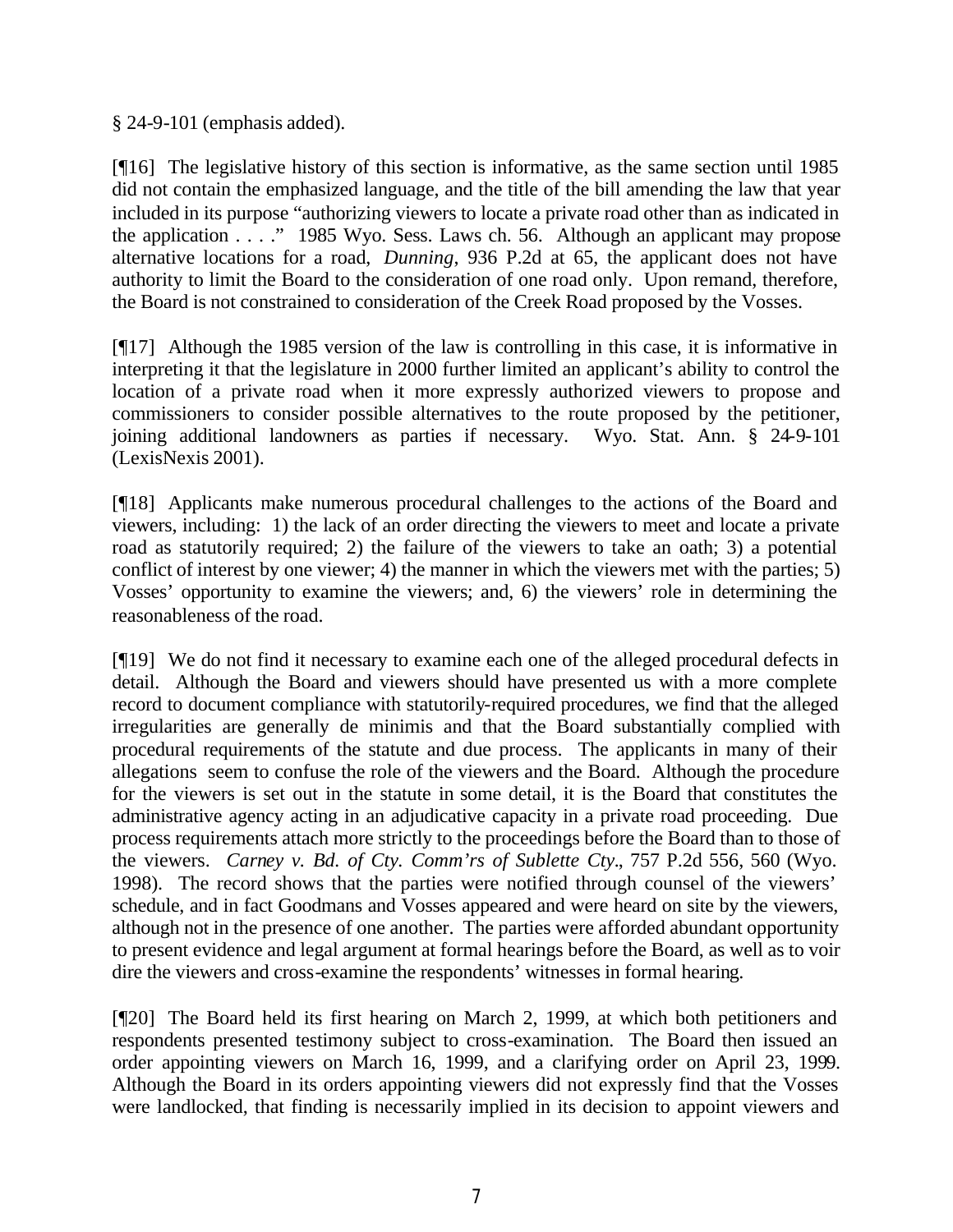was explained further in the Board's later Findings of Fact and Conclusions of Law when it stated that "due to the fact that the easement narrows to approximately three (3) feet in width at the west end of the Goodman easement, the Petitioners are effectively landlocked." Although the Board should have taken greater care to document compliance with the statutory requirements, the Board's second order directed the viewers to act in accord with the Wyoming private road statute. Moreover, the Board, viewers and parties all subsequently acted upon the assumption that the Vosses had established that their property was landlocked, and no misapprehension, confusion or prejudice resulted.

[¶21] The record does not clearly establish whether the viewers took an oath to "faithfully and impartially perform their duties," as required by the statute. One of the viewers testified under oath that he had been sworn, while another could not remember being sworn. A presumption of regularity attaches to such administrative proceedings, and the failure to subscribe to an oath in the exact manner prescribed in a statute is a mere irregularity that does not invalidate the entire procedure, *Miller v. Hagie*, 59 Wyo. 383, 395, 140 P.2d 746, 750 (1943), as the failure to swear a witness in a judicial proceeding does not necessarily create grounds for a new trial. *Heier v. State*, 727 P.2d 707, 709 (Wyo. 1986).

[¶22] Vosses complain that one of the viewers was a member of a law firm which had previously represented Respondent Goodman. The statute requires the Board, if it finds that a private road is necessary, to appoint "three (3) disinterested freeholders and electors of the county, as viewers and appraisers . . . ." § 24-9-101. Vosses cite case law interpreting the Wyoming Rules of Professional Responsibility for attorneys, assuming that, since one of the viewers was an attorney, the test of disinterestedness is the same as that for conflict of interest under those rules. However, those rules and cases concern questions of conflict arising in an attorney's representation of a client and are not controlling. The Board took evidence on the issue at the hearing following the viewers' report on August 2, 1999, and concluded that the viewer was not a member of the law firm at the time of the prior representation, that there was no current representation, that he did not know the people involved and that he had no knowledge about the prior representation. The Board's conclusion that the viewer was disinterested in the private road matter is thus supported by substantial evidence and will not be disturbed on appeal.

[¶23] Petitioners next challenge the viewers' actions because they failed to meet simultaneously with both sides when viewing the affected property; however, they offer no authority for the proposition that they are entitled to attend all of the viewers' discussions or to a hearing before them. As we stated in *Carney*, the parties to a private road action are afforded due process by their right to a contested case hearing before the Board, a right to which the parties availed themselves. 757 P.2d at 560. There is no basis in the statute or considerations of due process for dual hearings.

[¶24] The petitioners also contend that the Board improperly delegated to the viewers the determination of the reasonableness of the road's location. In addition to bootstrapping upon their argument that the Board and viewers could consider only the road proposed by petitioners, they base this contention upon the Board's conclusions of law that incorporated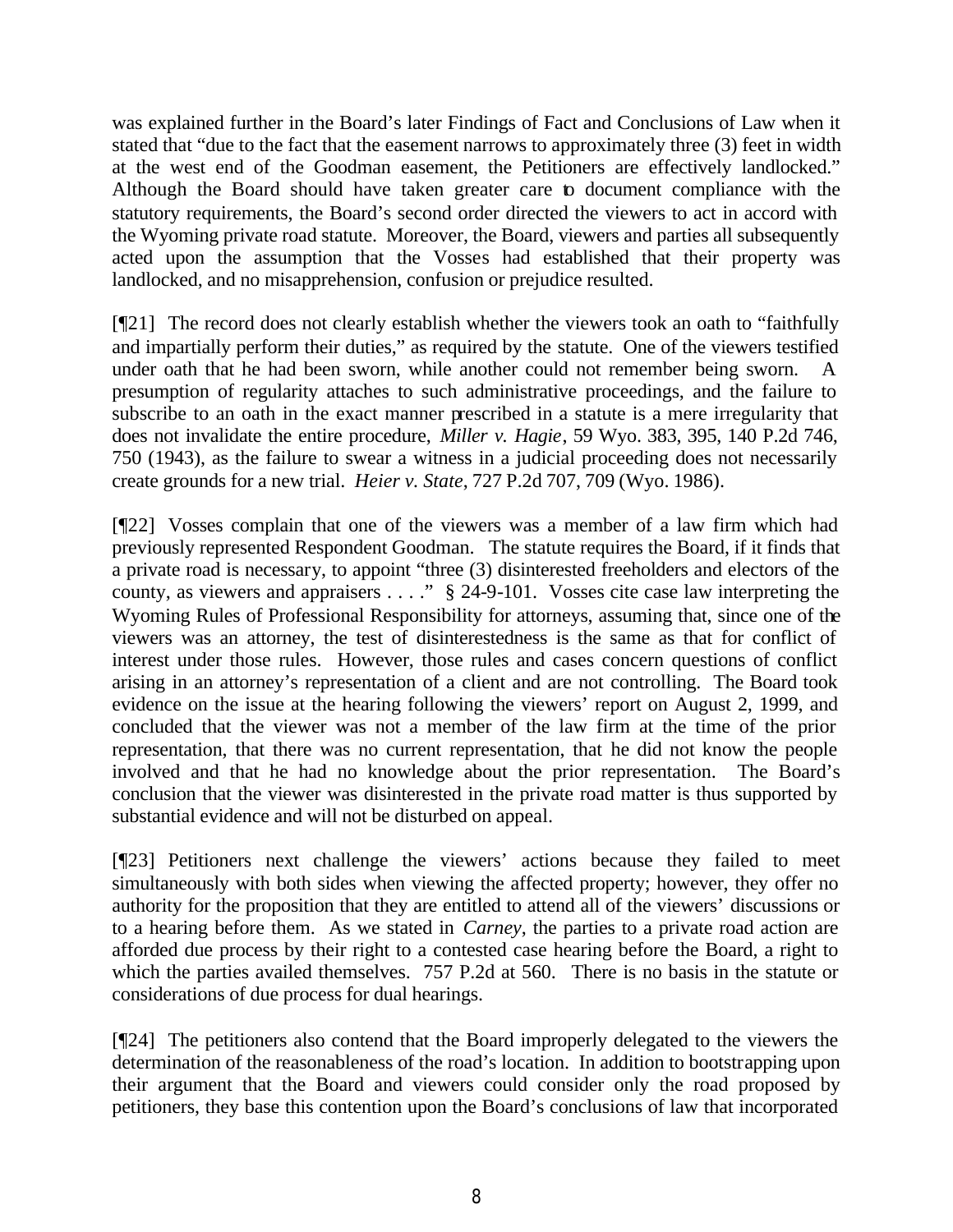the viewers' conclusions and recommendations, specifically their conclusion that "[t]he Petitioners and Respondents had the opportunity to address the viewers with comments as to a reasonable route to ensure legal access . . ." and that "[t]he viewers' choice of routes was appropriate . . . ." Those conclusions came only after the Board received the viewers' report and heard the testimony of the viewers and the evidence of the affected parties. The process complained of is simply that required by the private road statute:

> The viewers shall then proceed to locate and mark out a private road in accordance with the application or in such other manner and location they deem appropriate, provided the location of the road shall not be marked out to cross the lands of any person whose lands were not described in the application and who was not given notice of the application. The proposed road . . . shall be located so as to do the least possible damage to the lands through which the private road is located.

§ 24-9-101. The viewers "will be knowledgeable with respect to the local conditions and will apply that knowledge and their common sense in arriving at a determination." *Carney*, 757 P.2d at 561. The process apparently advocated by the petitioners in this case would reduce the role of the viewers to mere hikers whose only function is to mark on the ground the road proposed in the application.

[¶25] We agree with the petitioners that the district court erred in instructing the Board to consider on remand whether the Vosses' private road petition was filed in good faith. We stated in *McGuire,* 608 P.2d at 1286, that "[t]he applicant has the responsibility for studying alternative routes and asking in good faith for one that is reasonable and convenient. Only then may the applicant be said to have complied with the law so that the county commissioners have jurisdiction to proceed." *See also, Dunning*, 936 P.2d at 65. In this regard, the posture of the current case is identical to that in *Mayland v. Flitner*, 2001 WY 69, 28 P.3d 838 (Wyo. 2001), a private road appeal in which we reiterated a definition of "good faith." *Id.* at  $\P$ 16. The Board of Commissioners did not make a specific finding of good faith in either case; however, as in *Mayland*, it is clear from the record that allegations of bad faith were brought before the Board during the contested case hearings and strenuously litigated. Although petitioners were requesting the Creek Road route, they testified about the two existing routes to their property and why the proposed route was preferable. They convinced the Board that they were landlocked "due to the fact that the easement narrows to approximately three (3) feet in width at the west end of the Goodman easement." Under these circumstances, we agree with petitioners that the requisite finding of good faith is implicit in the Board's conclusion that a private road is necessary.

[¶26] Finally, we consider the effect of the restrictive easement granted by the Stevenses for the portion of the Highway-BLM Road which crosses their property. Vosses contend that the Stevens easement, because it is subject to termination in the event Vosses transfer less than all of their property, does not give them the "legally enforceable" right of access required by the statute and *Reaves v. Riley*, 782 P.2d 1136, 1137 (Wyo. 1989). They argue that the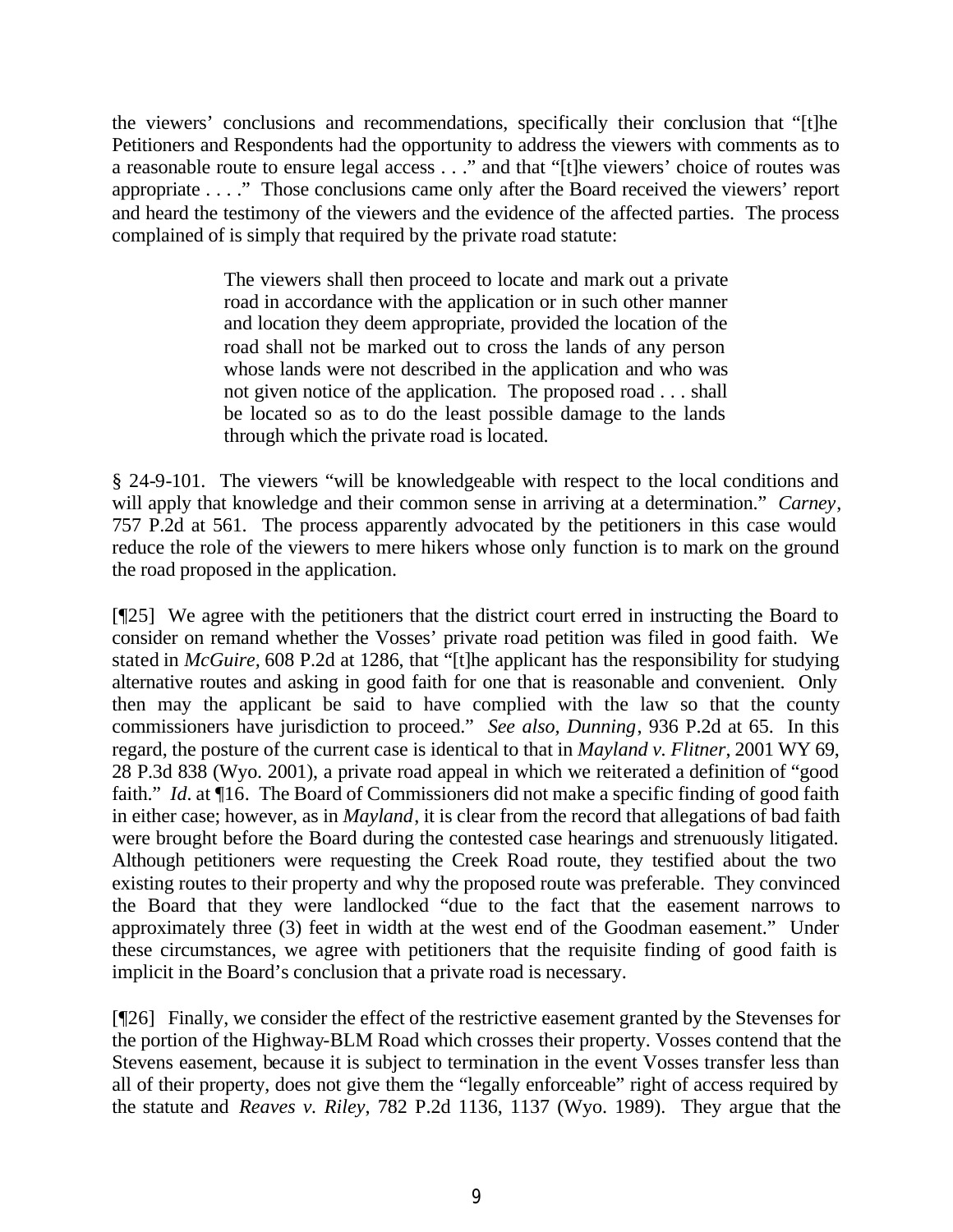possibility of termination renders the easement the functional equivalent of an easement in gross, personal to the Vosses, rather than an appurtenant easement.

[¶27] We recently addressed easements in *Hasvold v. Park Cty. Sch. Dist. No. 6*, 2002 WY 65, 45 P.3d 635 (Wyo. 2002):

> An easement is defined as an interest in land which entitles the easement holder to a limited use or enjoyment over another person's property. In construing an easement, we seek to determine the intent of the parties to the easement. We begin by attempting to glean the meaning of the easement from its language. If the language of the easement is clear and unambiguous, we interpret the easement as a matter of law, without resorting to the use of extrinsic evidence to determine the parties' intent. If, however, the language is ambiguous, then the court looks to extrinsic evidence to ascertain the parties' intent.

*Id.* at ¶13 (citations and quotation marks omitted). We distinguish between appurtenant easements and easements in gross as follows:

> An easement is appurtenant to the land when the easement is created to benefit and does benefit the possessor of the land in his use of the land. In contrast, an easement is in gross when it is not created to benefit or when it does not benefit the possessor of any tract of land in his use of it as such possessor. An easement will not be presumed to be in gross when it can fairly be construed to be appurtenant.

*Id.* at  $\P$ 14 (citations and quotation marks omitted).

[¶28] Also in *Hasvold* at ¶21, we reiterated the six "badges" of an appurtenant easement that we first identified in *R.C.R., Inc. v. Rainbow Canyon, Inc.*, 978 P.2d 581, 586 (Wyo. 1999): (1) that the easement was created to benefit a specific tract of land; (2) that the grant was for a perpetual right-of-way for ingress and egress; (3) that the grantee has the right to inspect and maintain the easement; (4) that the right is not limited to the possessor personally; (5) that the grant expressly extends the right to the grantees, their heirs, executors, administrators, successors, assigns and legal representatives; and (6) that the easement document does not contain any limitations on the transferability of the easement to future transfers of both the dominant and servient estates.

[¶29] Applying these criteria to the easement given by the Stevenses to Vosses, we see that it incorporates some but not all of the badges of an appurtenant easement. The easement document identifies the grantors and grantees of an "ingress and egress easement" that is described by metes and bounds across the Stevens property but does not describe the Vosses'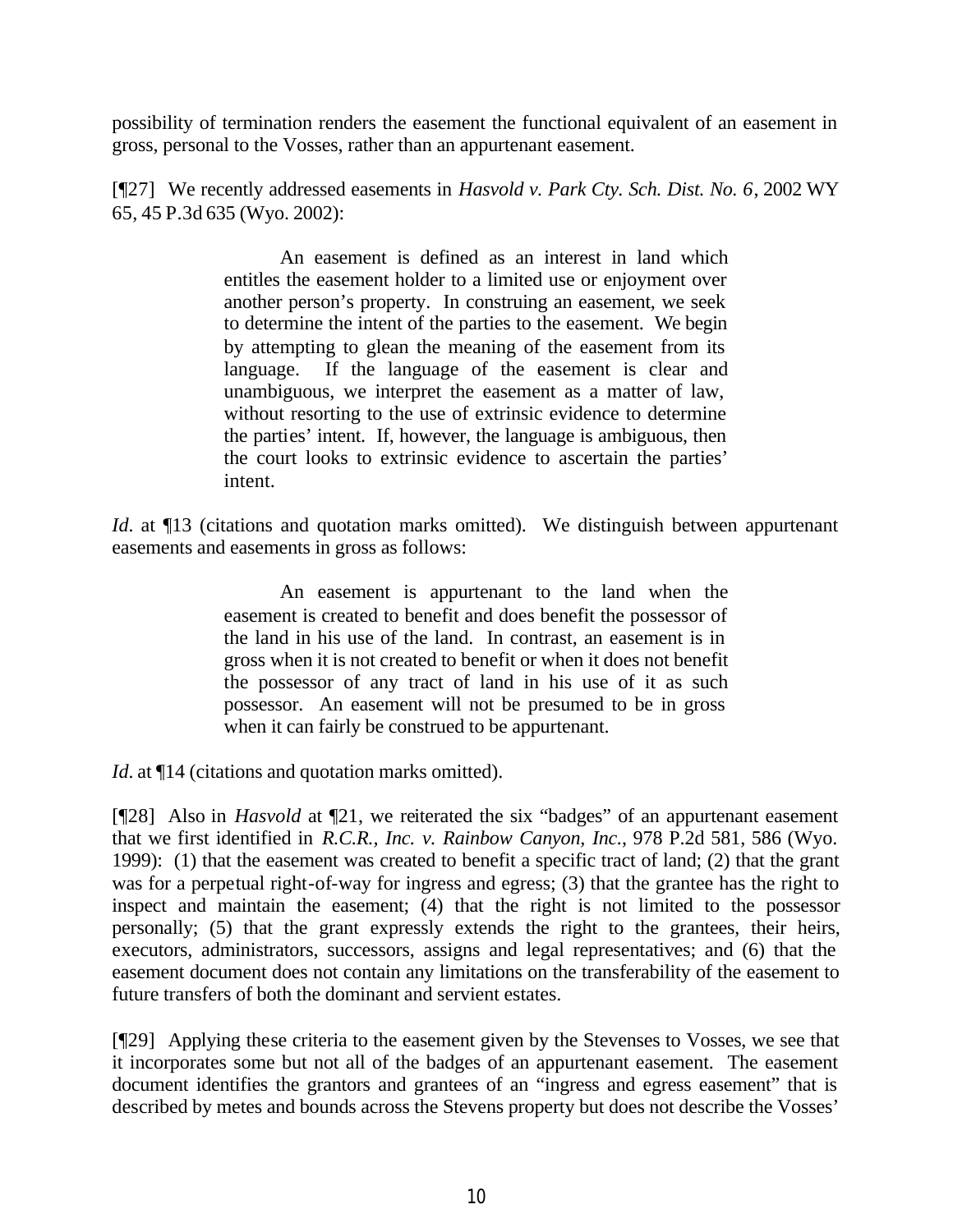benefited land. The document recites that the easement is for the use of "the Grantors [ $\text{sic}$ ]<sup>2</sup>, their heirs, personal representatives and assigns" without stating that the grant is perpetual. Most significantly, the easement contains the limitation that "[t]he easement granted herein shall automatically terminate should Grantees, their heirs, personal representatives or assigns ever sell or convey any portion of the benefitted [sic] lands in a quantity of acres less than exists as of the date of the granting of this easement." This easement document is sufficiently ambiguous to require inspection of extrinsic evidence to determine the nature of the easement.

[¶30] On March 2, 1999, Kim Stevens signed and recorded an "Affidavit Affecting Title to Correct and Clarify Previously Recorded Instrument," which recited the full names of the grantors and grantees of the easement, included a legal description of the benefited lands, and stated that the previously-granted ingress and egress easement "was intended to benefit and be appurtenant to" the Vosses' property. This was apparently done unilaterally, on the day of the necessity hearing. Mrs. Stevens also testified that the purpose of the affidavit was to clarify their intention that the access easement be appurtenant to the Voss property but that it not be expanded to a subdivision easement without renegotiation and additional consideration. This resolves any ambiguity as to the Stevenses' intent to convey an appurtenant easement, leaving only the legal question of whether an appurtenant easement may automatically lapse upon subdivision of the dominant estate.

[¶31] The question is whether, under the above standards, the restriction in the easement constitutes such a limitation on the transferability of the easement to Vosses' successors in title, as to render it in effect a personal right of the Vosses. Although the grant may appear to be in perpetuity, in more direct terms the easement is granted only as long as the Vosses or their successors do not sell off any part of the Voss property as it now exists. The easement may be analogized to a fee subject to divestment, rather than a fee simple interest. We have held that upon subdivision of a dominant estate, the subdivision grantees succeed to the privileges of use of the servient estate authorized by an appurtenant easement. *Mueller v. Hoblyn*, 887 P.2d 500, 505 (Wyo. 1994). Since the effect of the restriction is to prevent transferability of the easement to all transferees receiving anything less than the entire Voss property, we conclude that the restriction is in fact the type of limitation on transferability that is inconsistent with an appurtenant easement.

[¶32] The effect is more than hypothetical or inchoate, as there was unrebutted testimony at the hearing that the current value of the Voss property is diminished if future access is put into question by the easement restriction. We stated in *Snell v. Rupert*, 541 P.2d 1042, 1046 n.5 (Wyo. 1975), *overruled on other grounds, Ferguson Ranch, Inc. v. Murray*, 811 P.2d 287, 290 (Wyo. 1992), that the premise of the private road statute is that "[t]here is a public interest in giving access by individuals to the road and highway network of the state as a part and an extension thereof for economic reasons and the development of land as a resource for the common good, whether residential or otherwise." In *Hulse v. First American Title*, 2001

<sup>2</sup> The typographical error does not void the easement where the obvious intent is that the *Grantors* convey an easement to the *Grantees.*